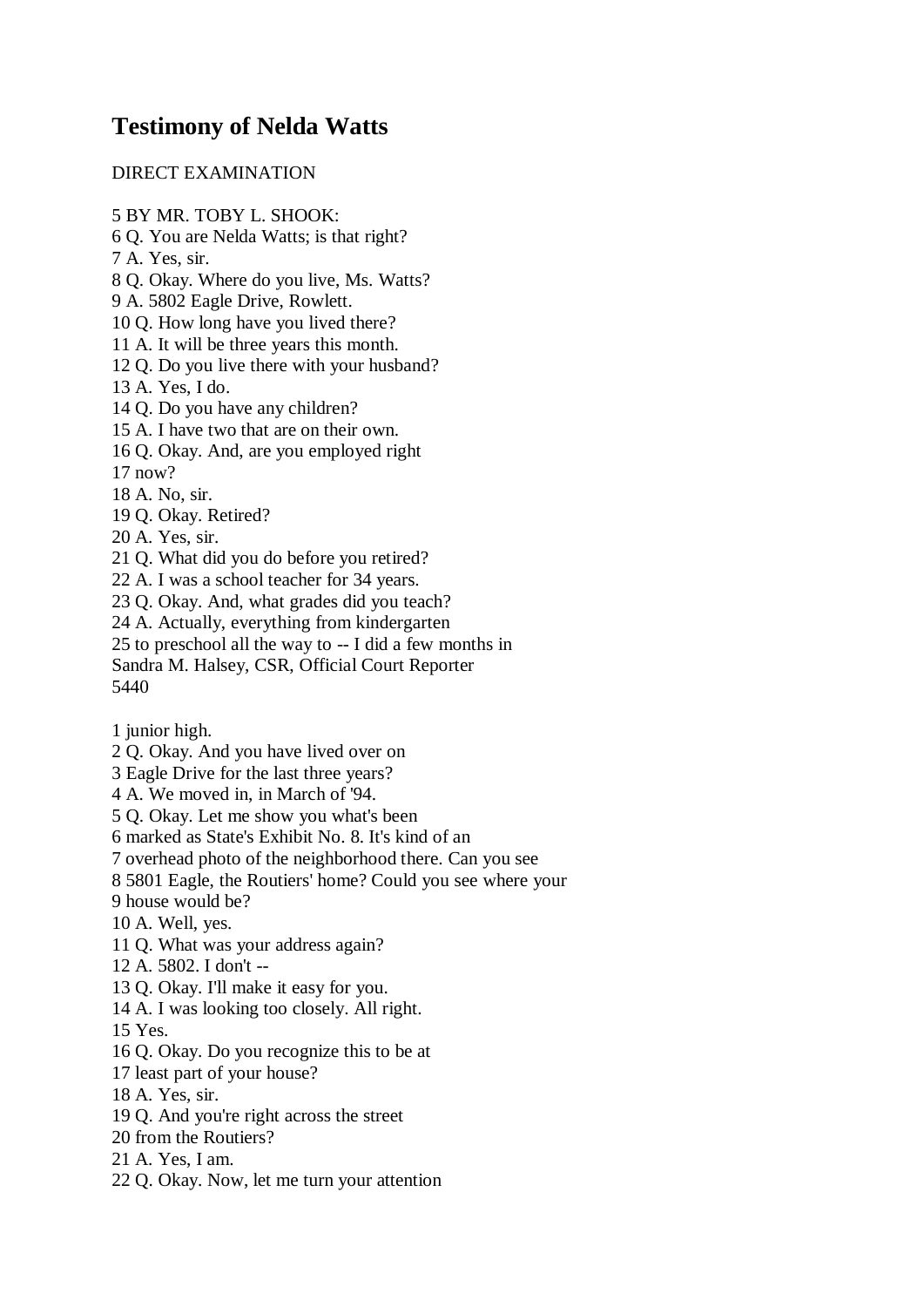23 back to June 18th of 1996. And ask you if you were home 24 during the day on that date? 25 A. I was home most of the morning. Sandra M. Halsey, CSR, Official Court Reporter 5441

1 Q. Okay. And, did you hear something out 2 in the front yard, or towards what would be your front 3 yard, that drew your attention to the window? 4 A. Yes, sir, from my bedroom I heard 5 sounds. 6 Q. And does your bedroom window, if you 7 look out it, do you see the Routier home? 8 A. Yes, sir. 9 Q. Okay. When you heard some sounds, did 10 you go to the window and look out? 11 A. I did. 12 Q. Okay. What did you see when you 13 looked out there? Who was out there? 14 A. I saw Darlie and Darin Routier. 15 Q. Okay. Do you see Darlie Routier here 16 in the courtroom today? 17 A. I haven't even looked. Yes. 18 Q. Okay. Is that the woman seated here 19 with the red dress on? 20 A. Yes, it is. 21 22 MR. TOBY L. SHOOK: Your Honor, if the 23 record could reflect that the witness has identified the 24 defendant? 25 THE COURT: Yes. Sandra M. Halsey, CSR, Official Court Reporter 5442 1 BY MR. TOBY L. SHOOK: 2 Q. And, where was Darlie Routier and her 3 husband, Darin Routier? 4 A. They were in the front yard. Darlie 5 was to the south of the sidewalk, and Darin was to the 6 north of the main sidewalk. 7 Q. Okay. And, was their Pathfinder 8 parked out in the front? 9 A. Yes, sir. 10 Q. Where was that parked? 11 A. It would be almost to the south 12 boundary of their yard. 13 Q. Okay. Was there something there that 14 had been placed in their front yard near the fountain

15 they had?

16 A. There were many funeral wreaths, there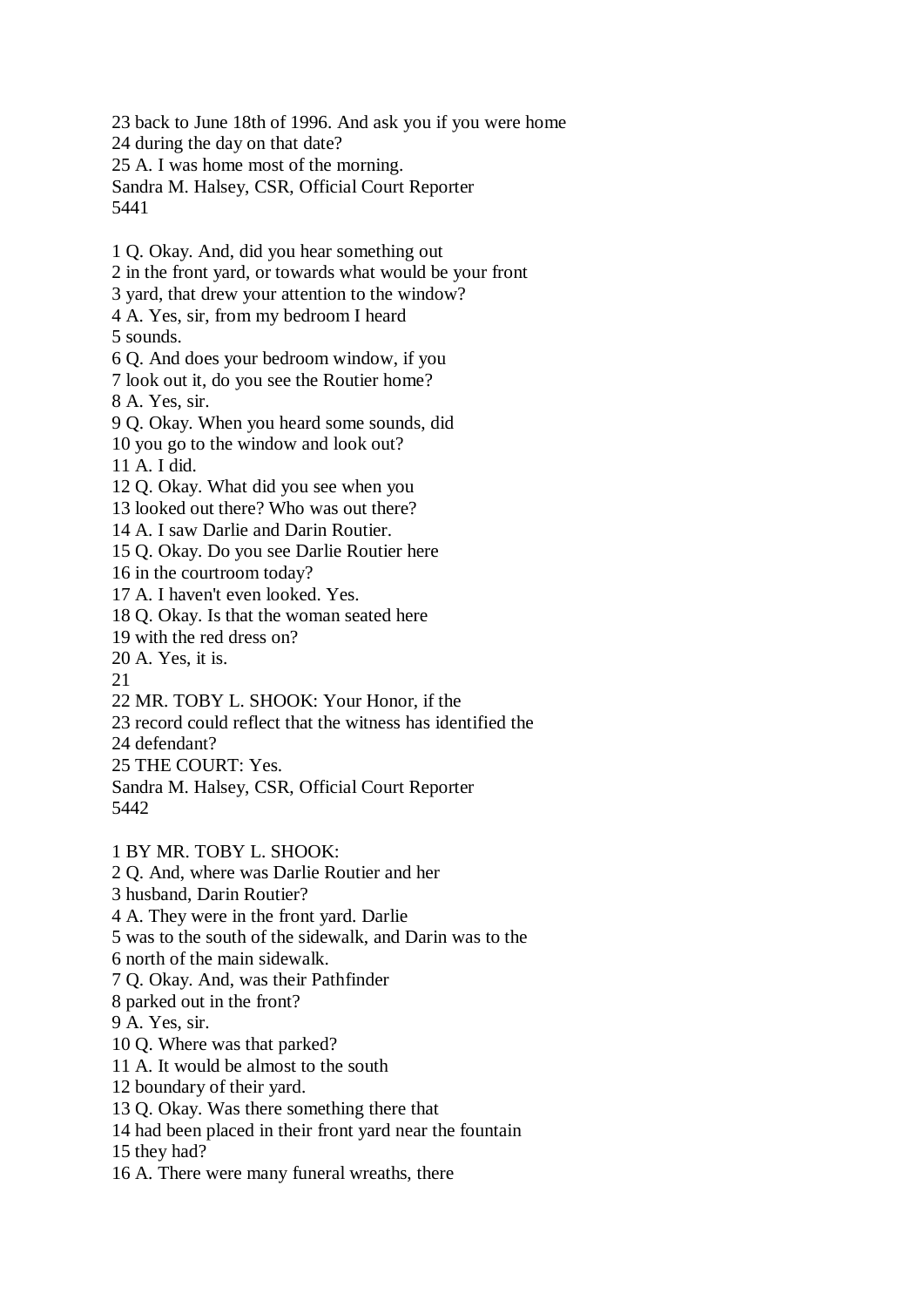17 were stuffed animals, flags, signs that people had placed 18 there.

19 Q. Okay. And as you looked out there,

20 what were the -- Darin and Darlie Routier doing?

21 A. Darin was taking the animals and flags

22 off of the wreaths.

23 Q. What types of animals were on the

24 wreaths?

25 A. Well, some of them were teddy bears

Sandra M. Halsey, CSR, Official Court Reporter

5443

1 and other kinds of little, just small animals.

2 Q. And where was Darlie when he was doing 3 this?

4 A. Most of the time, she was on the other

5 side of the sidewalk that goes up to their house.

6 Q. Okay. Can we see it sort of here in

7 the aerial photograph, where they were? I'll bring it up

8 to you.

9 A. Yes.

10 Q. Do you see the fountain here?

11 A. Yes.

12 Q. Okay.

13 A. Darlie was on this side, close to this

14 tree. He was on this side, and the wreaths were mostly

15 on this side closer to the fountain.

16 Q. And you are looking out here from your

17 window?

18 A. Yes.

19 Q. Okay. If you could point again here

20 on the photograph, and I'll bring it down to the jurors.

21 A. Okay.

22 Q. This area here, is where Darin was by

23 the fountain?

24 A. Yes. He was on the -- the wreaths and

25 such were here, he was on this side and she was over

Sandra M. Halsey, CSR, Official Court Reporter

5444

1 closer toward this tree. 2 Q. Okay. 3 4 THE COURT: Mr. Mosty, can you see 5 that? 6 MR. RICHARD C. MOSTY: Yes, sir. 7 THE COURT: Okay. 8 9 BY MR. TOBY L. SHOOK: 10 Q. And your house is 5802?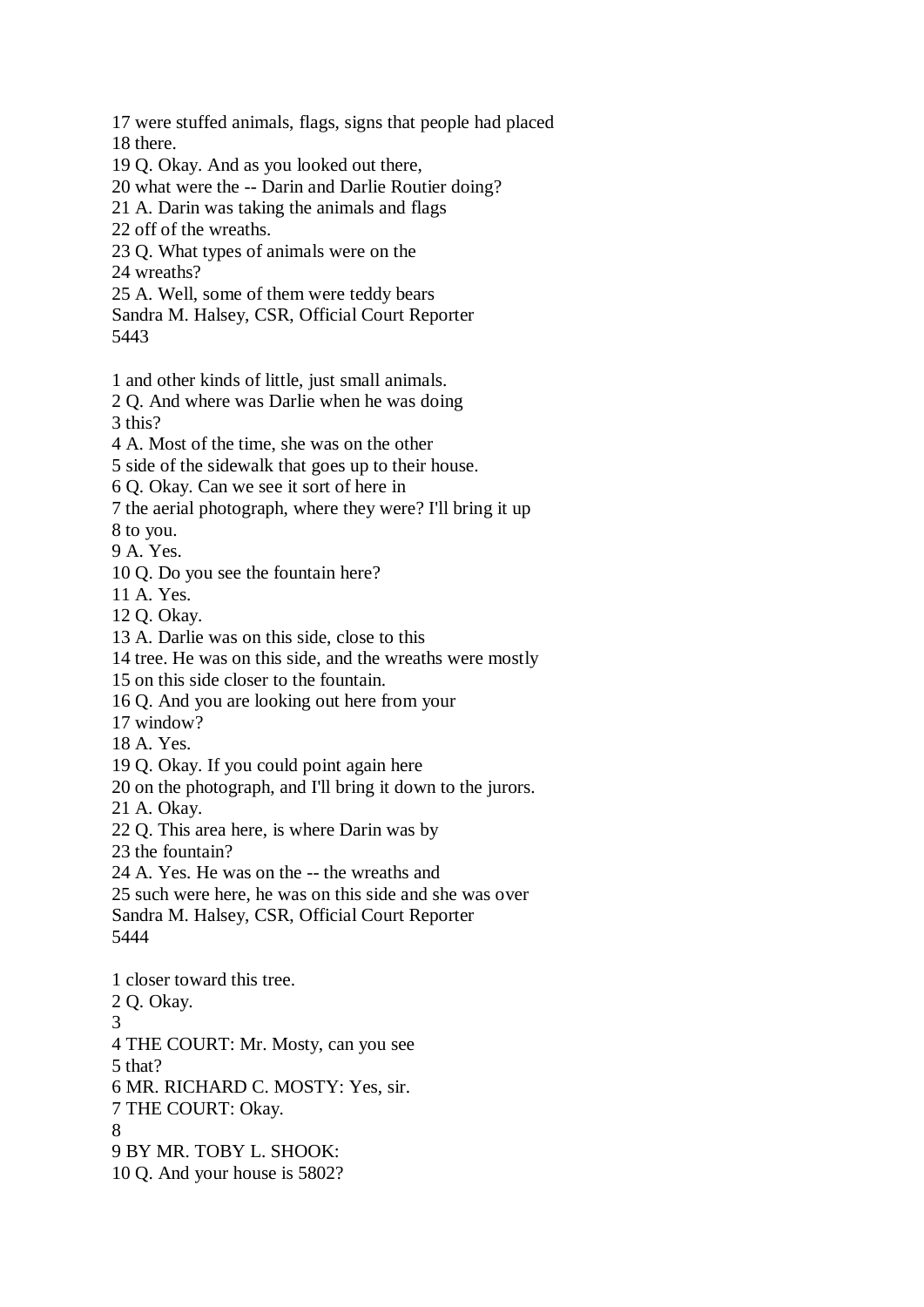11 A. Yes, sir, 5802. 12 Q. And when you -- you heard some noises. 13 What is the first noise that you heard? 14 A. It sounded sort of like children 15 laughing, that kind of thing. 16 Q. And, what did you see then? 17 A. Well, as I watched for a few minutes, 18 the -- Darin would take a stuffed animal off of one of 19 the wreaths and toss it over to Darlie and she would jump 20 up and catch it, and then she would toss it back to him 21 and he would chuck it toward the vehicle, the back end of 22 the vehicle was open, and if he threw it in, she would 23 jump up and cheer. 24 Q. Okay. What else did you see? 25 A. Well, he took a flag off of one of Sandra M. Halsey, CSR, Official Court Reporter 5445

1 them, and she cheered as he climbed up the water fountain

2 and put it at the top of the fountain and it stayed there

3 for several months, or weeks anyway.

4 Q. Okay. Then what did you see them do?

5 A. Well, they started -- after they got

6 most of the animals off and I didn't stand there the

7 whole time, but I looked again, because I was waiting to

8 go out and get the mail. I didn't want to go out there

9 while they were out there doing that.

10 So I looked again, and they were

11 taking the wreaths and dragging them around toward the

12 back, I assume for the trash.

13 And so, I quickly made a run out to

14 the mailbox to check the mail before I left.

15 Q. Okay. This was on the 18th of June of

16 1996?

17 A. Yes, sir, it was the 18th.

18 Q. As best you recall?

19 A. I know it was.

20 Q. Okay. Did you find out later that day

21 that Mrs. Routier was taken into custody, later on that

22 day?

23 A. My other daughter called me at the --

24 where I was.

25 Q. I don't want you to get into what

Sandra M. Halsey, CSR, Official Court Reporter 5446

1 anyone else told. 2 A. No, sir, I'm just -- 3 Q. But did you learn that later on? 4 A. Yes, I watched it on TV.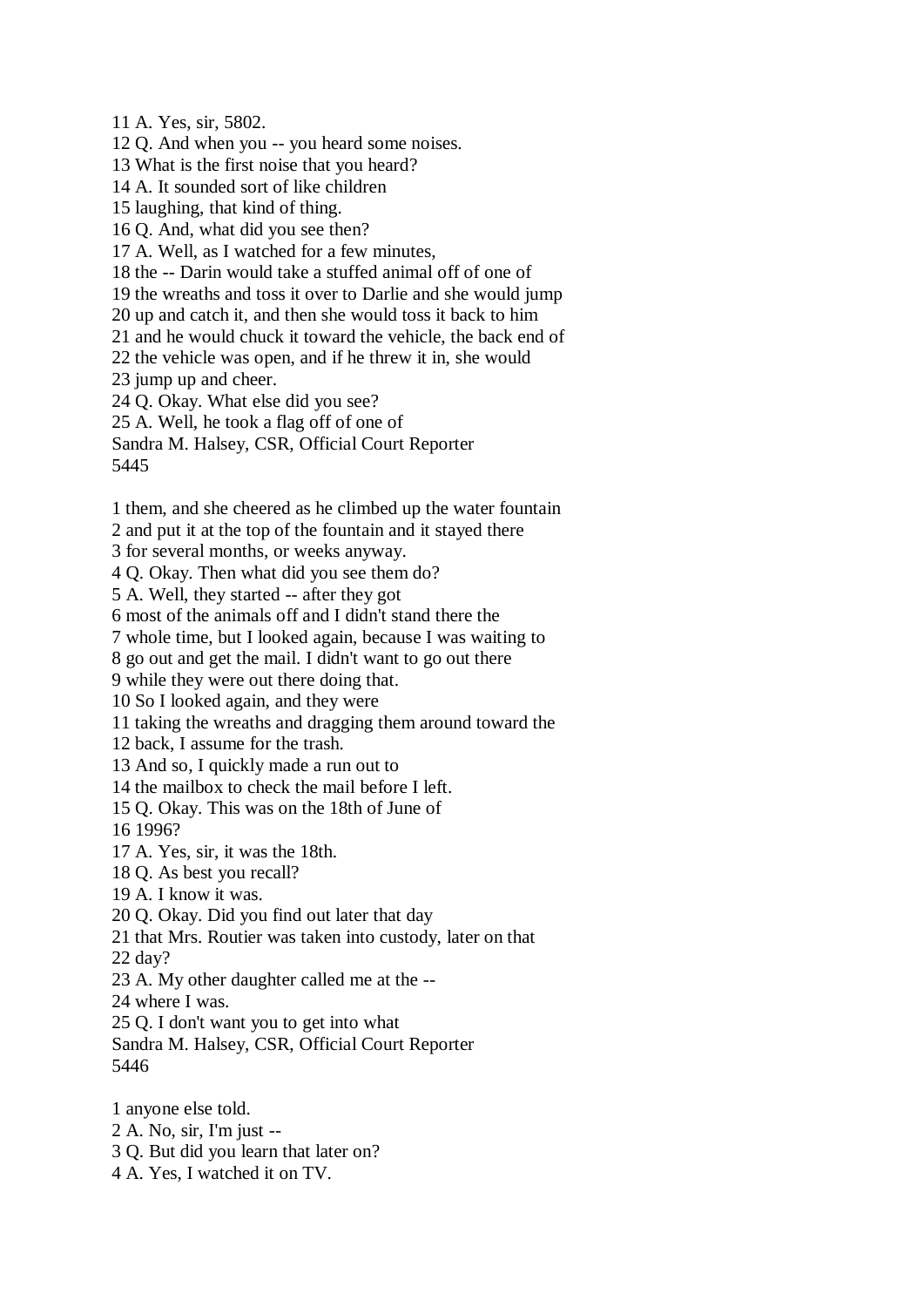5 Q. Okay. 6 7 MR. TOBY L. SHOOK: Okay. That's all 8 we have, Judge. 9 10 CROSS EXAMINATION 11 12 BY MR. RICHARD C. MOSTY: 13 Q. Ms. Watts, if I understand, that's why 14 you're positive it was the 18th, because it stuck in your 15 mind that that's the same day of the arrest? 16 A. Yes, sir. 17 Q. That is why you are so sure about that 18 date? 19 A. Yes, I am sure. 20 Q. Can you see this? 21 A. Not just real clearly. 22 Q. Okay. From there? 23 A. The lights are -- there's a little 24 glare. 25 Q. I'm trying to figure out some way to Sandra M. Halsey, CSR, Official Court Reporter 5447 1 do this without cutting off the Judge and so everybody 2 can see. 3 4 THE COURT: That's quite all right, 5 Mr. Mosty. Go ahead. 6 You may want to step down, ma'am. And 7 watch your step going off there. Watch your step going 8 down there, please. Yes. Okay. All right. Make sure 9 that everybody can see it all right. 10 11 (Whereupon, the witness 12 stepped down from the 13 witness box, and approached 14 the jury rail, for the 15 purpose of further describing 16 the exhibit to the jury.) 17 18 BY MR. RICHARD C. MOSTY: 19 Q. Now, Ms. Watts, let's see, is this -- 20 that is the front of your house there? 21 A. Yes, sir. 22 Q. Okay. How far is that from where the 23 Routiers were standing? 24 A. Oh, it's not very -- just a street 25 width and our yard.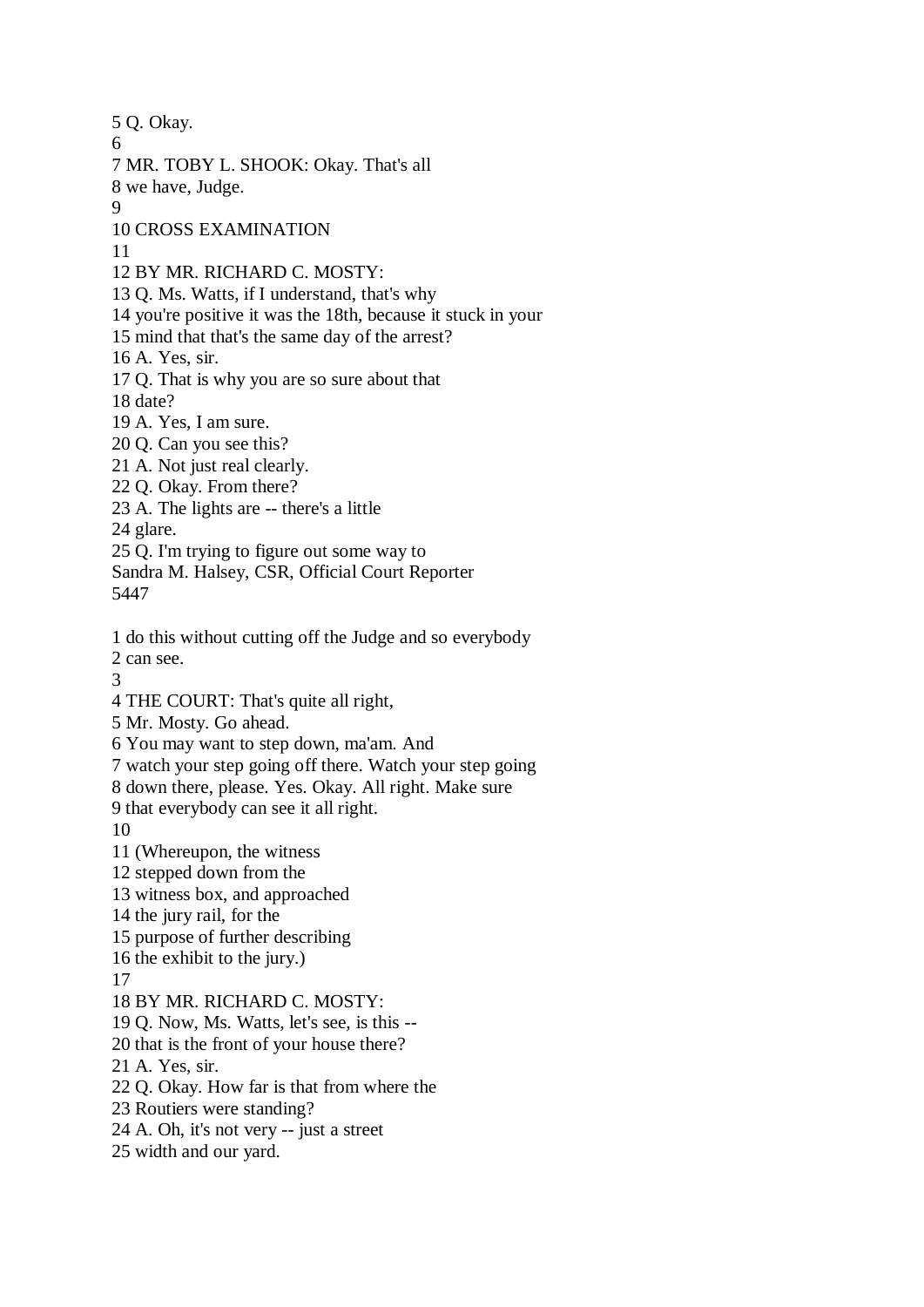Sandra M. Halsey, CSR, Official Court Reporter 5448

1 Q. Okay. And you were upstairs in

2 your --

- 3 A. Oh, no, I had a downstairs bedroom.
- 4 Q. Downstairs bedroom?
- 5 A. Yes.
- 6 Q. Where is it located?
- 7 A. Oh, he will have bring it down so I
- 8 can reach it.

9 Q. All right.

- 10 A. My bedroom is right near this window.
- 11 Q. It's on the left if I were looking
- 12 from the street?
- 13 A. Yes, sir.
- 14 Q. Okay. That is where you first, or
- 15 something first came to your attention?
- 16 A. Yes.
- 17 Q. Do you have curtains or blinds or
- 18 something?
- 19 A. I have mini blinds.
- 20 Q. Were they open?
- 21 A. No, I lift it up if I need to  $-$  if I
- 22 hear a noise that I need to see.
- 23 Q. If I understand, have you ever had a
- 24 conversation with Darlie Routier?

25 A. No.

Sandra M. Halsey, CSR, Official Court Reporter 5449

- 1 Q. Never have even talked to her?
- 2 A. No.
- 3 Q. She's never been to your house, she
- 4 has never been -- vice-versa?
- 5 A. No.
- 6 Q. Okay. So you looked out this window?
- 7 A. Yes, sir.
- 8 Q. Where was this vehicle parked?
- 9 A. It was parked closer down here.
- 10 Q. Okay.
- 11 A. Very close to -- I think it's a fire
- 12 hydrant.
- 13 Q. Okay. The property -- closer to the
- 14 Routiers' property line?
- 15 A. Yes, sir. It was not in the front.
- 16 Q. Which way was it facing?
- 17 A. It was facing south.
- 18 Q. So the back of it would have been
- 19 facing toward the side?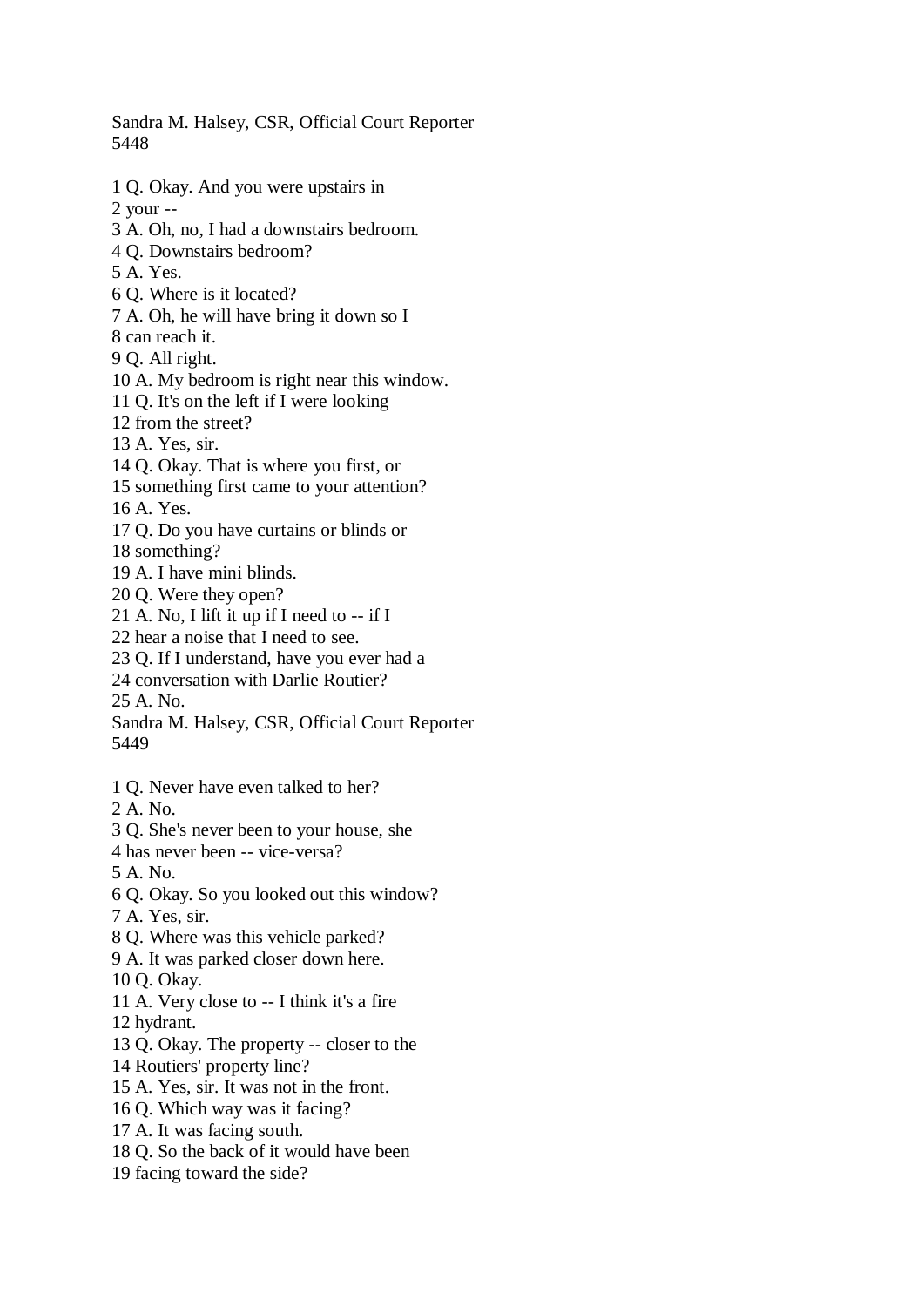20 A. Right.

- 21 Q. And you saw Darin Routier in the
- 22 fountain area?
- 23 A. In front of the fountain, yes.
- 24 Q. What was he doing?
- 25 A. Well, he took the teddy bears or other
- Sandra M. Halsey, CSR, Official Court Reporter 5450
- 1 stuffed animals off of the wreaths, and tossed them to

2 her.

- 3 Q. And she was standing over here?
- 4 A. Yes, sir.
- 5 Q. So he -- from that fountain, he threw
- 6 them across?
- 7 A. Yes.
- 8 Q. To where she was standing?
- 9 A. Yes, sir.
- 10 Q. How far would that be?
- 11 A. Maybe 10 or 12 feet.
- 12 Q. That is just 10 or 12 feet?
- 13 A. Well, he didn't stay stationary there.
- 14 He moved at times, and she moved at times.
- 15 Q. But she always stayed on this side?
- 16 A. Until they started moving the wreaths.
- 17 Q. Okay. But this teddy bear throwing,
- 18 he is standing on one side, and she is standing on the
- 19 other side, then you say she would pick up --
- 20 A. Either catch it, or if she didn't
- 21 catch it, she would pick it up and toss it back to him.
- 22 Q. And throw it back over the sidewalk?
- 23 A. Yes.
- 24 Q. Anybody else out there?
- 25 A. No, sir. I am pretty well there --
- Sandra M. Halsey, CSR, Official Court Reporter
- 5451
- 1 during the day.
- 2 Q. No, I am talking about anyone else in
- 3 the area?
- 4 A. Oh, no one was around that area, no,
- 5 sir.
- 6 Q. Okay. And then, how many times would
- 7 they throw it back and forth?
- 8 A. Usually she just tossed it back once,
- 9 then he would throw it towards the car, the vehicle.
- 10 Q. So, hold that straight, Mr. Mulder.
- 11 So he would get it over here?
- 12 A. Um-hum. (Witness nodding head
- 13 affirmatively.)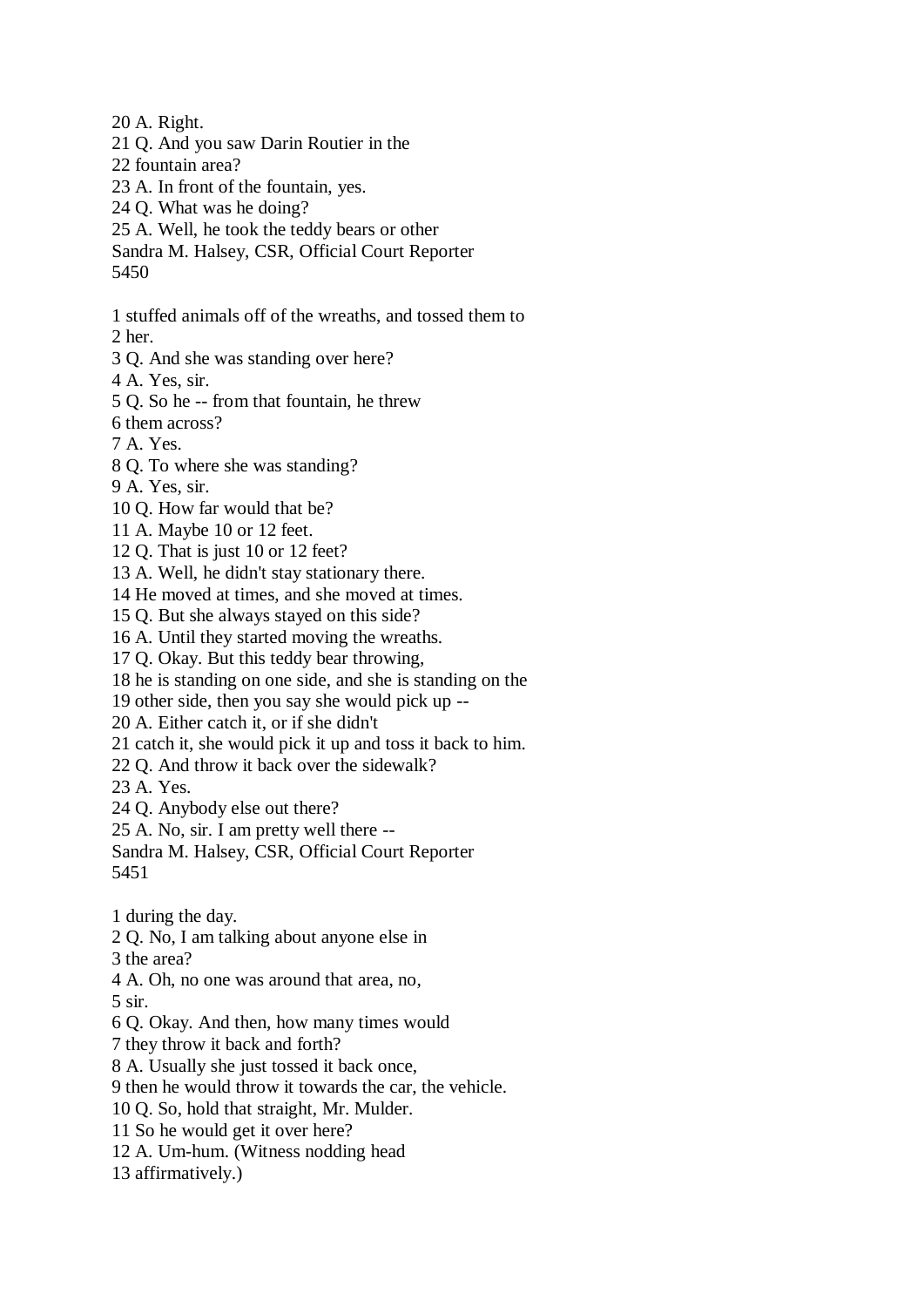- 14 Q. He would throw it over one time to
- 15 this side?
- 16 A. Um-hum. (Witness nodding head
- 17 affirmatively.)
- 18 Q. She would throw it back?
- 19 A. Um-hum. (Witness nodding head
- 20 affirmatively.)
- 21 Q. And then Darin would throw it?
- 22 A. That's true.
- 23 Q. Way over by the car?
- 24 A. Yes, and sometimes it went in.
- 25 Q. Sometimes I guess it landed in the
- Sandra M. Halsey, CSR, Official Court Reporter 5452
- 1 street?
- 2 A. I don't know that it went in the
- 3 street, but maybe down below.
- 4 Q. All right. In the yard?
- 5 A. But not what I call in the street.
- 6 Q. Okay. And how many times did this

7 happen?

- 8 A. Three or four times.
- 9 Q. Three or four of those?
- 10 A. Yes, sir.
- 11 Q. Okay. And they all happened the same
- 12 way?
- 13 A. Just about.
- 14 Q. What time of day was this?
- 15 A. Approximately, 10:30 or 11:00 o'clock.
- 16 Q. And you never saw any other cars?
- 17 A. No.
- 18 Q. Come up?
- 19 A. No, sir.
- 20 Q. How long did you watch, total?
- 21 A. I watched a couple of minutes and then
- 22 I did some packing because I was going to be going to my
- 23 daughter's. Then I looked again, because I wanted to see
- 24 if they were still there. I just didn't want to go out
- 25 to the mailbox at that point.
- Sandra M. Halsey, CSR, Official Court Reporter 5453
- 1 Q. Okay. So the first part is when they
- 2 are having -- throwing stuff, and then you sort of went
- 3 away?
- 4 A. I went back to the bed to pack.
- 5 Q. Okay. And then you came out and you
- 6 saw something with regard to the flowers?
- 7 A. I did not come out.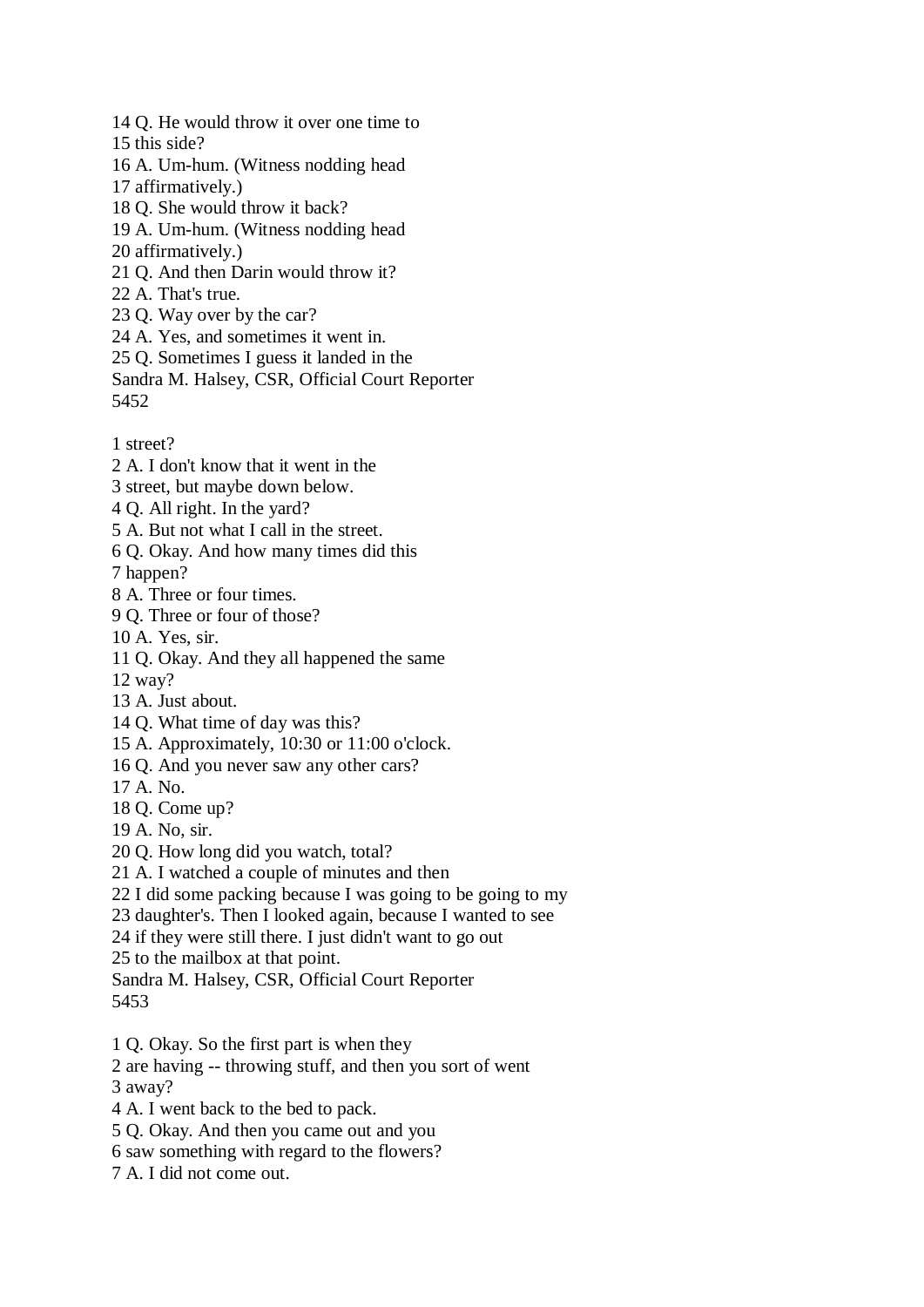8 Q. Okay. I'm sorry. You came back to

9 the window?

10 A. I came to the window.

- 11 Q. Same window?
- 12 A. Same, I only have one.

13 Q. Okay. You saw something with flowers?

14 A. They took the -- well, first, he took

15 the flag and put a flag up on top of the fountain.

16 Q. Okay. A little flag?

17 A. It's just one of those, maybe, 8 by

18 10s, or something like that.

19 Q. An American flag?

20 A. Yes, sir.

- 21 Q. He put it on top of the fountain?
- 22 A. Yes.
- 23 Q. Then they started doing something with

24 the wreaths?

25 A. They started dragging them, they were

Sandra M. Halsey, CSR, Official Court Reporter

5454

1 dead.

2 Q. Okay. They were dead wreaths?

3 A. They started dragging them around the

4 side of the house, and when they did that, then I went 5 out.

- 6 Q. Okay. So the first part was taking
- 7 things off of the wreaths?

8 A. Yes.

9 Q. Flags or teddy bears or whatever might

10 be on it because the wreaths were dead?

11 A. Yes, sir.

- 12 Q. And then the second part of it was
- 13 taking the wreaths themselves?
- 14 A. Yes.
- 15 Q. Where did they take them?

16 A. Well, they took them around the side

17 of the house. I can't see where they put them.

18 Q. So they went out of sight?

- 19 A. Yes, sir.
- 20 Q. How many trips did that take?
- 21 A. I only waited for one.
- 22 Q. And then you went outside?
- 23 A. I ran to the mailbox and got the mail.
- 24 Q. Okay. You went back in?

25 A. Yes.

Sandra M. Halsey, CSR, Official Court Reporter 5455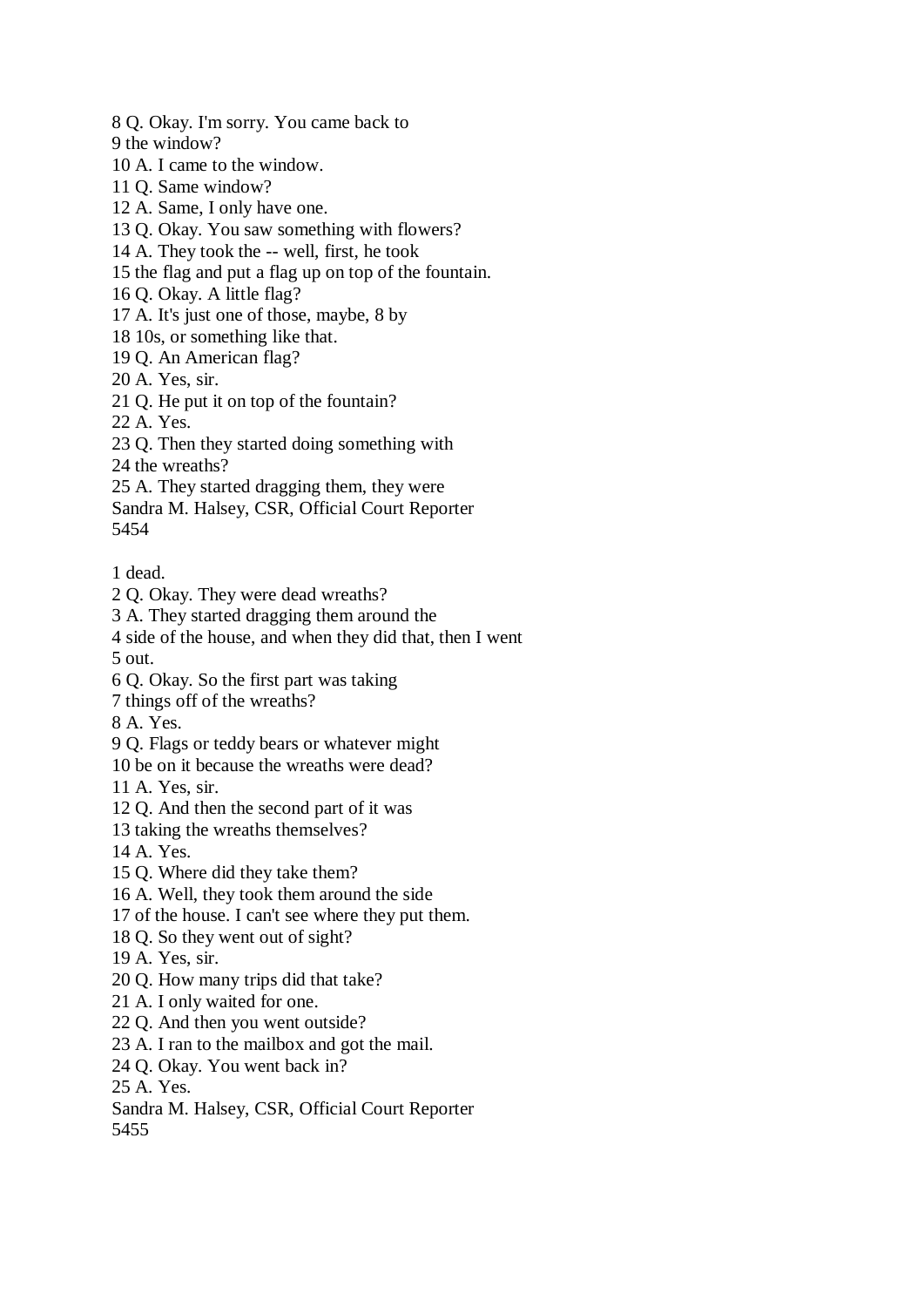1 Q. That's all you saw? 2 A. I left. 3 Q. Anything else you saw that day? 4 A. No, sir. 5 Q. That's it? 6 A. Yes, sir. 7 8 MR. DOUGLAS MULDER: How am I doing? 9 MR. RICHARD C. MOSTY: You are doing 10 fine. Thank you. 11 THE COURT: All right. Ma'am, you may 12 have a seat. Watch your step going up there, please, 13 ma'am. 14 15 (Whereupon, the witness 16 Resumed the witness 17 Stand, and the 18 Proceedings were resumed 19 On the record, as 20 Follows:) 21 22 MR. RICHARD C. MOSTY: That's all I 23 have. 24 THE COURT: Anything else? 25 Sandra M. Halsey, CSR, Official Court Reporter 5456 1 REDIRECT EXAMINATION  $\mathcal{L}$ 3 BY MR. TOBY L. SHOOK: 4 Q. When you saw them doing that, how did 5 you feel, Ms. Watts? 6 7 MR. RICHARD C. MOSTY: I'll object to 8 that. 9 THE COURT: I'll sustain the 10 objection. 11 If you will just step, be very careful 12 stepping down, ma'am. 13 Ma'am, I've got to warn you of one 14 more thing: When you are not testifying, you have to 15 remain outside the courtroom. Don't talk to anybody 16 about your testimony to anybody that has testified. 17 In other words, don't compare it. You 18 may talk to the attorneys for either side. If someone 19 tries to talk to you about your testimony, tell the side 20 who called you. 21 THE WITNESS: All right. Thank you. 22 THE COURT: Thank you. You may step